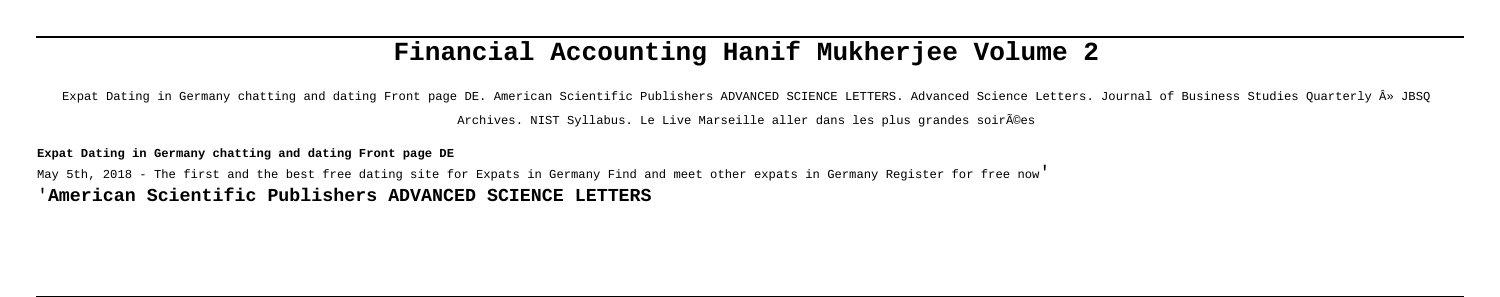**May 5th, 2018 - Volume 22 Number 12 December 2016 pp 3981 4701 A SPECIAL SECTION Selected Peer Reviewed Articles from the 2016 Advancement on Informatics Business and Management**' '**Advanced Science Letters** May 5th, 2018 - A SPECIAL ISSUE Selected Peer Reviewed Articles from the International Conference on Science Engineering Management and Social Sciences ICSEMSS 2016 Johor Bahru Malaysia 6â€"8 October 2016'

## '**Journal of Business Studies Quarterly » JBSQ Archives**

May 5th, 2018 - Intellectual Capital Disclosures Practices And Intellectual Capital Performance In Saudi Arabia Financial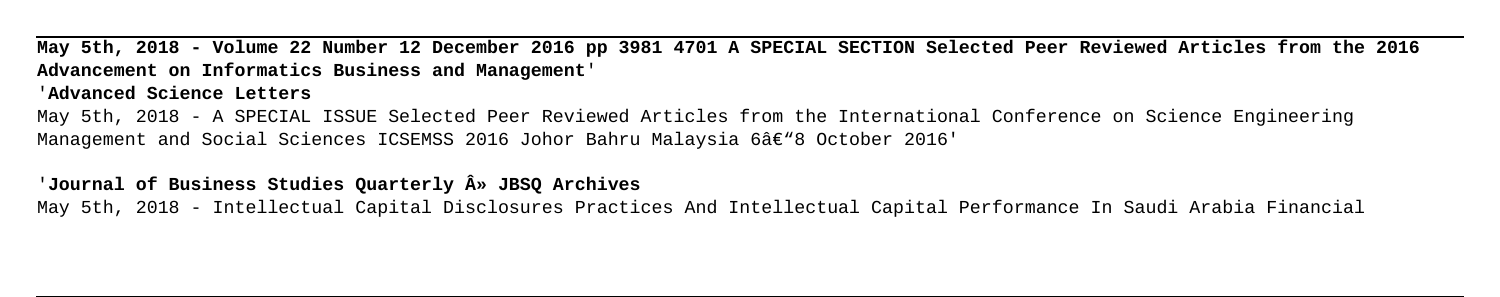Institution pp 1 14 Rahayu Abdull Razak Yanbu University College Saudi Arabia'

'**NIST SYLLABUS**

APRIL 27TH, 2018 - CIVIL ENGINEERING IS CONSIDERED TO BE THE MOST VERSATILE BR ANCH THE DEPARTMENT OF CIVIL ENGINEERING WAS ESTABLISHED IN THE YEAR 2013 WITH A 4 YEAR UNDER GRADUATION

**PROGRAM'**'Le Live Marseille aller dans les plus grandes soir $\widetilde{A}$ ©es May 1st, 2018 - Retrouvez toutes les discothà que Marseille et se retrouver dans les plus grandes soirées en discothà que Ã Marseille'